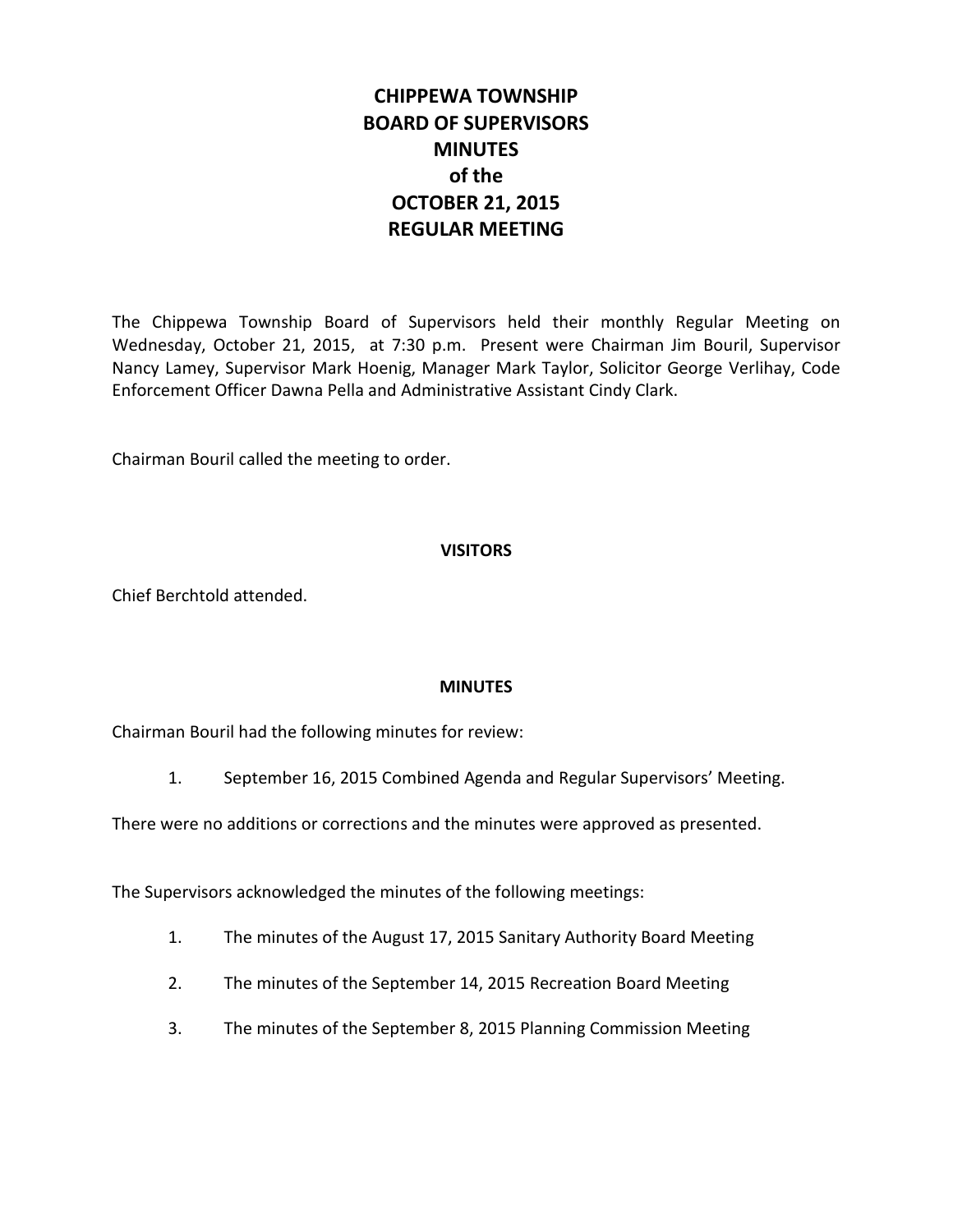#### **ITEMS TO BE ACTED ON**

Manager Taylor presented the following item to be acted on:

1. Bid opening for police car:

Three sealed bid envelopes were received by the Township by the deadline. The three sealed envelopes were opened. Chairman Bouril read the results:

| BIDDER:                  | <b>BID AMOUNT:</b> |
|--------------------------|--------------------|
| Louis Armstrong          | \$1,001.00         |
| 1146 6 Ave.              |                    |
| Freedom, PA 15042        |                    |
| 724-630-0660             |                    |
| Mark Gaudino             | \$1,253.00         |
| 604 Mellon Avenue        |                    |
| Baden, PA 15005          |                    |
| (no phone number given)  |                    |
| Chicago Motors Inc.      | \$1,807.00         |
| 2553 West Chicago Avenue |                    |
| Chicago, Illinois 60622  |                    |
| 800-942-0005             |                    |
|                          |                    |

**MS. LAMEY MOVED TO ACCEPT** the highest bid submitted. Mr. Hoenig seconded the motion and without further discussion the motion carried.

#### **REPORTS**

Chairman Bouril had the following September reports for review:

- 1. Financial Report
- 2. Police Department Report
- 3. Road Report
- 4. Wage Tax/OPT Report
- 5. Real Estate Tax Report
- 6. Zoning Report
- 7. Code Enforcement Officer's Report
- 8. Fire Report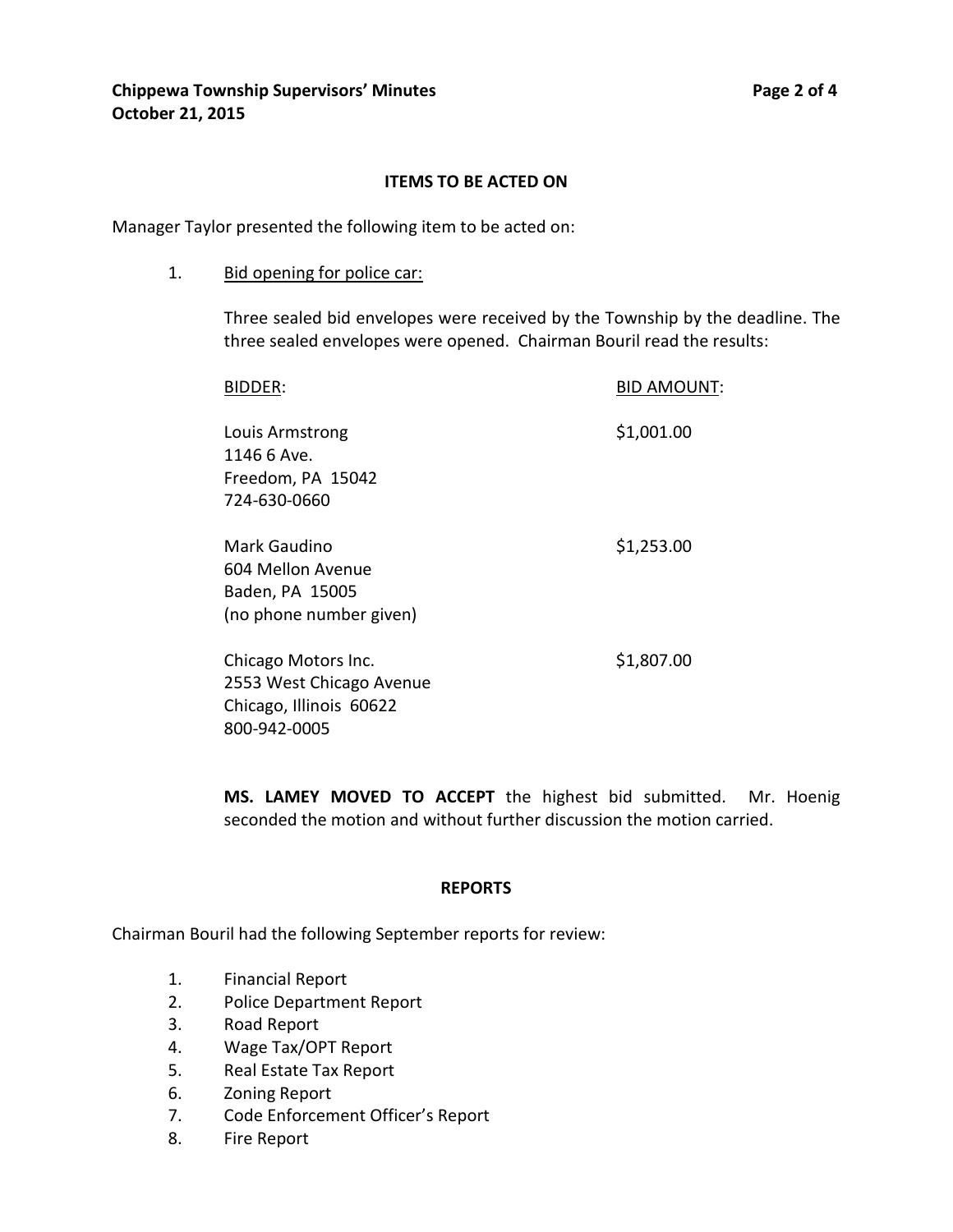# **MANAGER'S REPORT**

Manager Taylor had the following items listed on the agenda for discussion:

1. Ordinance # 252:

Manager Mark Taylor said that Attorney Verlihay has already advertised this. This deals with FEMA and flood regulations. Solicitor Verlihay added that this ordinance changes the accessory use square footage from 600 to 200.

**MS. LAMEY MOVED TO PASS** Ordinance # 252. Mr. Hoenig seconded the motion and with no further discussion the motion carried.

2. Hiring of Royce W. Deyber, Jr. as a part-time police officer:

The Manager mentioned that the hiring of Royce W. Deyber, Jr. was handled at the Supervisors' Agenda Meeting last week.

3. Traffic study results:

Manager Taylor said there were requests from residents for additional traffic studies at the Braun and Braden School intersection and at the Shenango and  $37<sup>th</sup>$  Street intersection. Studies were done about a year ago so the Department will not conduct another study at this time. Recommendations were to use paint stop bars at Braun and Braden. They planned to do some other painting but have not done this yet. It was recommended that the Township clear some vegetation at Shenango and  $37<sup>th</sup>$  and that the Township Police officers should control the speeders. Manager Taylor said that he will forward all of this information to the people who requested the traffic studies.

Supervisor Hoenig asked that the speed indicator sign be moved to the Shenango Road area.

4. Leaf pick-up dates:

Manager Taylor said that since there was an issue with Waste Management last year, and leaves are not a part of the Township's contract with Waste Management, Valley Waste has been hired to pick up leaves this year. The dates are November  $3^{rd}$ ,  $10^{th}$  and  $17^{th}$ . This will involve all areas of the Township on those three dates. He said that he will put this in the newspaper and on the sign at the Fire Department building. Cindy Clark said that she already put this on the Township web site. He added that leaves are still also being accepted at the compost site on Klein Street.